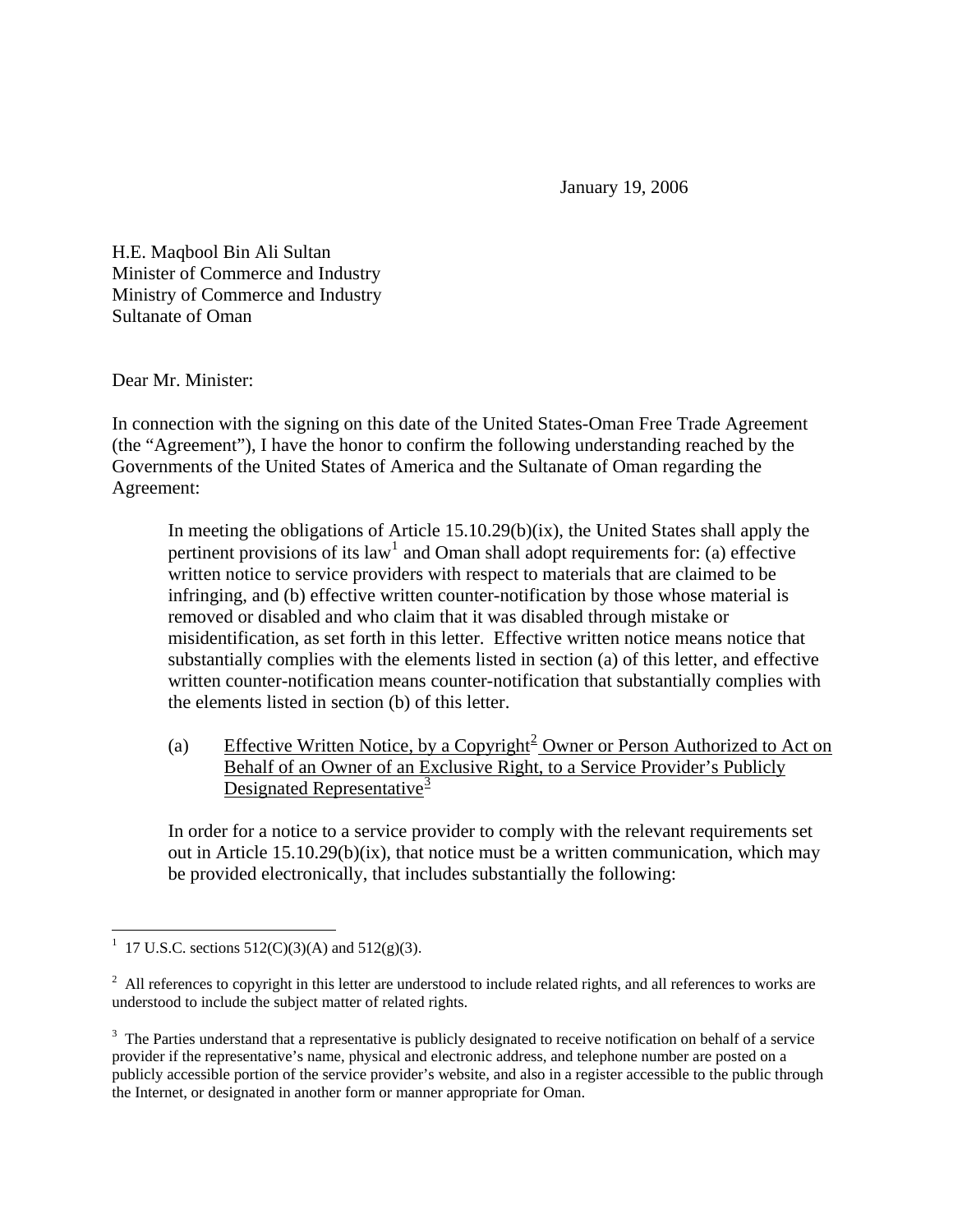- 1. the identity, address, telephone number, and electronic mail address of the complaining party (or its authorized agent);
- 2. information reasonably sufficient to enable the service provider to identify the copyrighted work $(s)$ <sup>[4](#page-1-0)</sup> claimed to have been infringed;
- 3. information reasonably sufficient to permit the service provider to identify and locate the material residing on a system or network controlled or operated by it or for it that is claimed to be infringing, or to be the subject of infringing activity, and that is to be removed, or access to which is to be  $disabeled$ ;
- 4. a statement that the complaining party has a good faith belief that use of the material in the manner complained of is not authorized by the copyright owner, its agent, or the law;
- 5. a statement that the information in the notice is accurate;
- 6. a statement with sufficient indicia of reliability (such as a statement under penalty of perjury or equivalent legal sanctions) that the complaining party is the holder of an exclusive right that is allegedly infringed, or is authorized to act on the owner's behalf; and
- 7. the signature of the person giving notice.<sup> $6$ </sup>
- (b) Effective Written Counter-Notification by a Subscriber<sup>[7](#page-1-3)</sup> Whose Material Was Removed or Disabled as a Result of Mistake or Misidentification of Material

In order for a counter-notification to a service provider to comply with the relevant requirements set out in Article 15.10.29(b)(ix), that counter-notification must be a written communication, which may be provided electronically, that includes substantially the following:

 $\overline{a}$ 

<span id="page-1-0"></span><sup>&</sup>lt;sup>4</sup> If multiple copyrighted works at, or linked to from, a single online site on a system or network controlled or operated by or for the service provider are covered by a single notification, a representative list of such works at, or linked to from, that site may be provided.

<span id="page-1-1"></span><sup>&</sup>lt;sup>5</sup> In the case of notices regarding an information location tool pursuant to paragraph (b)(i)(D) of Article 15.10.29, the information provided must be reasonably sufficient to permit the service provider to locate the reference or link residing on a system or network controlled or operated by or for it, except that in the case of a notice regarding a substantial number of references or links at a single online site residing on a system or network controlled or operated by or for the service provider, a representative list of such references or links at the site may be provided, if accompanied by information sufficient to permit the service provider to locate the references or links.

<span id="page-1-2"></span><sup>&</sup>lt;sup>6</sup> A signature transmitted as part of an electronic communication satisfies this requirement.

<span id="page-1-3"></span> $^7$  All references to "subscriber" in this letter refer to the person whose material has been removed or disabled by a service provider as a result of an effective notice described in part (a) of this letter.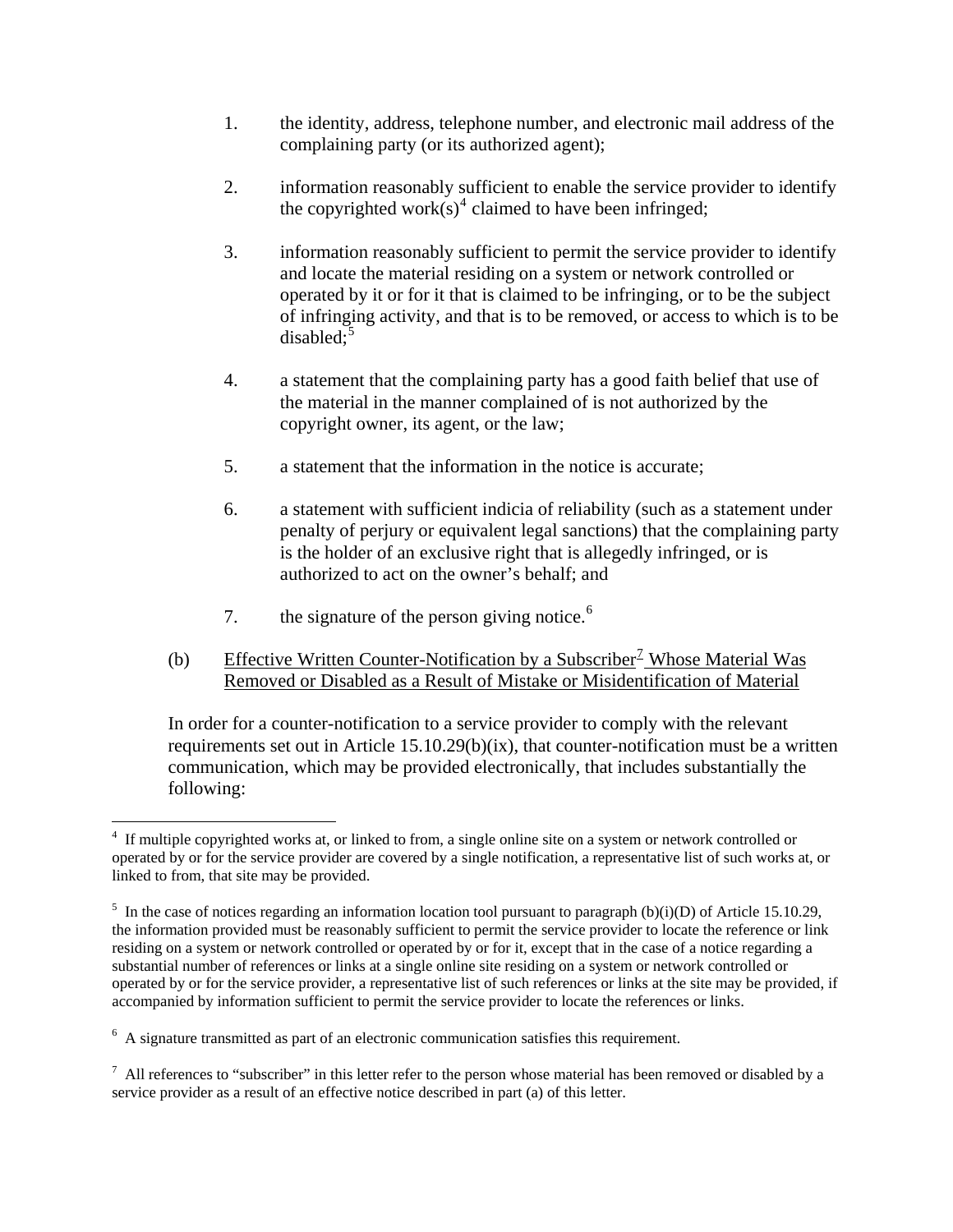- 1. the identity, address, and telephone number of the subscriber;
- 2. the identity of the material that has been removed or to which access has been disabled;
- 3. the location at which the material appeared before it was removed or access to it was disabled;
- 4. a statement with sufficient indicia of reliability (such as a statement under penalty of perjury or equivalent legal sanctions) that the subscriber has a good faith belief that the material was removed or disabled as a result of mistake or misidentification of the material;
- 5. a statement that the subscriber agrees to be subject to orders of any court that has jurisdiction over the place where the subscriber's address is located, or, if that address is located outside the Party's territory, any other court with jurisdiction over any place in the Party's territory where the service provider may be found, and in which a copyright infringement suit could be brought with respect to the alleged infringement;
- 6. a statement that the subscriber will accept service of process in any such suit; and
- 7. the signature of the subscriber. $8$

I have the honor to propose that this letter and your letter in reply confirming that your Government shares this understanding shall constitute an integral part of the Agreement.

Sincerely,

Rob Portman

<span id="page-2-0"></span><sup>&</sup>lt;sup>8</sup> A signature transmitted as part of an electronic communication satisfies this requirement.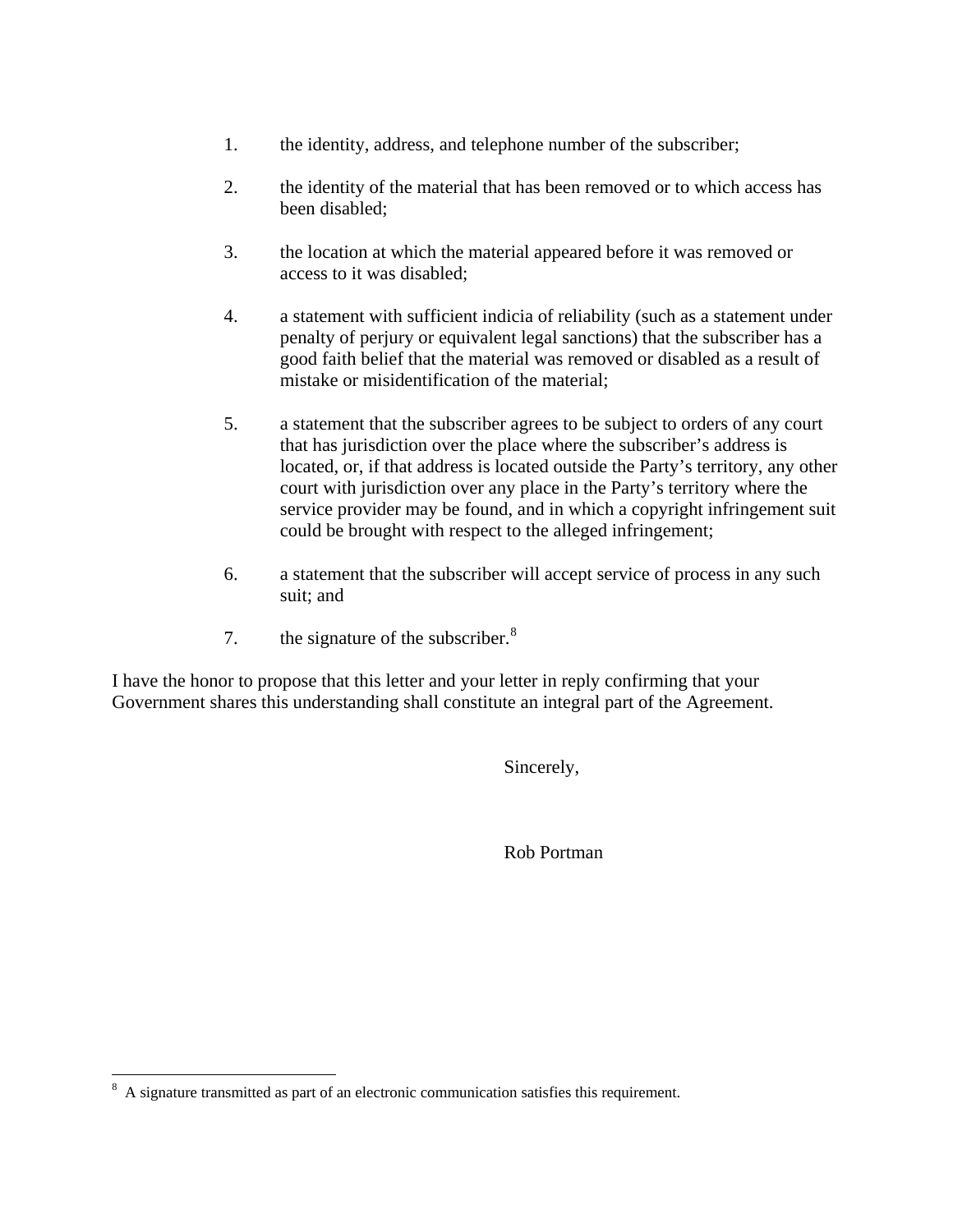Sultanate of Oman<br>Ministry of Commerce and Industry<br>Muscat



Minister's Office

January 19, 2006

The Honorable Robert J. Portman United States Trade Representative

Dear Ambassador Portman:

I have the honor to acknowledge receipt of your letter of this date, which reads as follows:

"In connection with the signing on this date of the United States-Oman Free Trade Agreement (the "Agreement"), I have the honor to confirm the following understanding reached by the Governments of the United States of America and the Sultanate of Oman regarding the Agreement:

In meeting the obligations of Article 15.10.29(b)(ix), the United States shall apply the pertinent provisions of its law<sup>1</sup> and Oman shall adopt requirements for: (a) effective written notice to service providers with respect to materials that are claimed to be infringing, and (b) effective written counter-notification by those whose material is removed or disabled and who claim that it was disabled through mistake or misidentification, as set forth in this letter. Effective written notice means notice that substantially complies with the elements listed in section (a) of this letter, and effective written counternotification means counter-notification that substantially complies with the elements listed in section (b) of this letter.

**Effective Written Notice, by a Copyright<sup>2</sup> Owner or Person Authorized**  $(a)$ to Act on Behalf of an Owner of an Exclusive Right, to a Service Provider's Publicly Designated Representative<sup>3</sup>

In order for a notice to a service provider to comply with the relevant requirements set out in Article 15.10.29(b)(ix), that notice must be a written

 $3\,$  The Parties understand that a representative is publicly designated to receive notification on behalf of a service provider if the representative's name, physical and electronic address, and telephone number are posted on a publicly accessible portion of the service provider's website, and also in a register accessible to the public through the Internet, or designated in another form or manner appropriate for Oman.

ص.ب : •٥٥ ، الرمــز البــريدي : ١١٣ مسقط – فـــاكس : ٢٤٨١٧٢٣٩ - ٢٤٨١٩٢٤ ، هاتف : ٢٤٨١٤٢٠١ – ٢٤٨١٠٢٠٩ P.O. Box : 550, Code No. : 113 Muscat, Fax : 24817239, 24816403 Telephone : 24814201 - 24810209 يقع الوزارة : Website : www.mocioman.gov.om - البريد الإلكتروني : E-mall : info@mocioman.gov.om

<sup>17</sup> U.S.C. sections  $512(C)(3)(A)$  and  $512(g)(3)$ .

<sup>&</sup>lt;sup>2</sup> All references to copyright in this letter are understood to include related rights, and all references to works are understood to include the subject matter of related rights.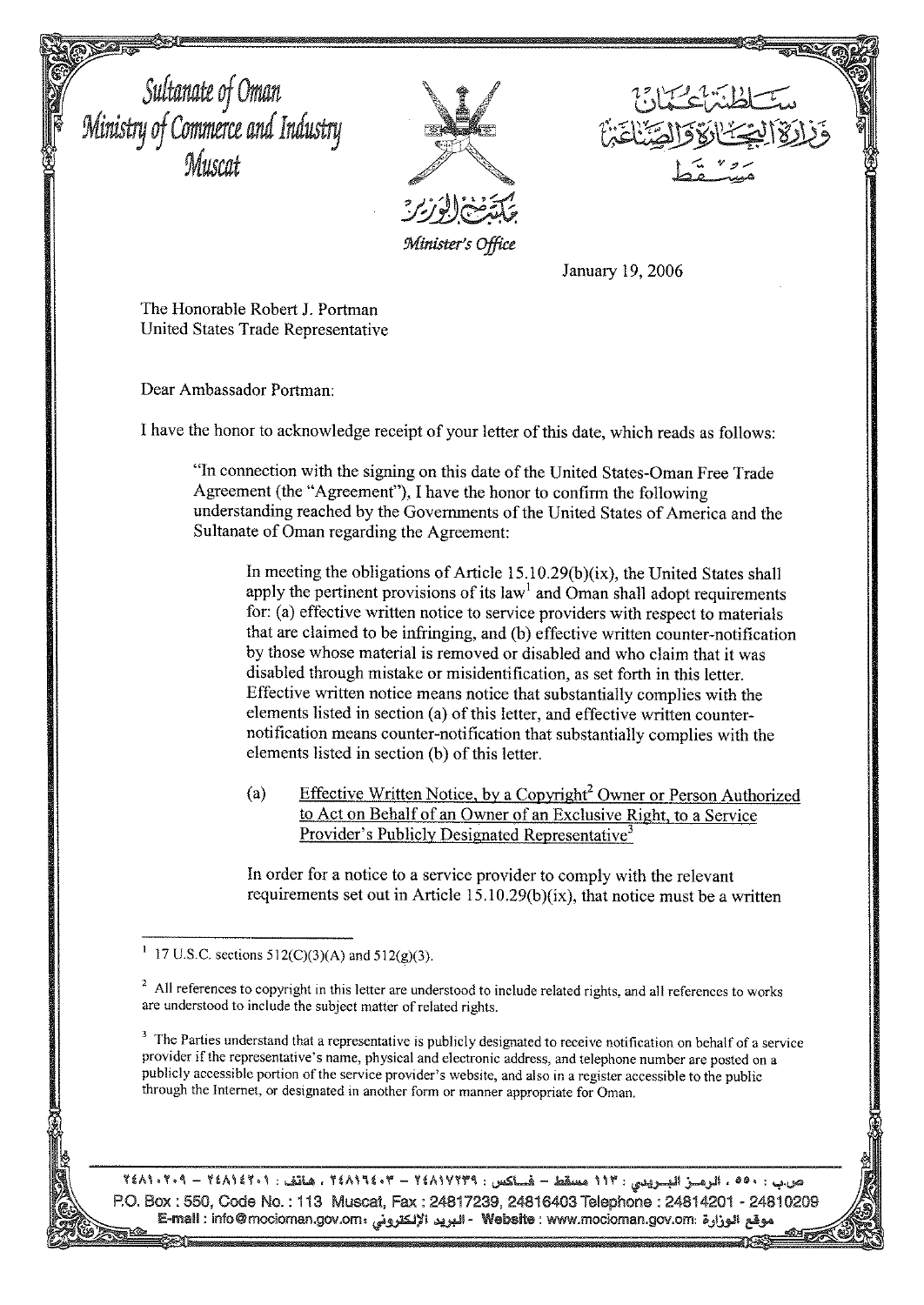Sultanate of Oman<br>Ministry of Commerce and Industry<br>Muscat



communication, which may be provided electronically, that includes substantially the following:

- $\mathbf{1}$ . the identity, address, telephone number, and electronic mail address of the complaining party (or its authorized agent);
- $\overline{2}$ . information reasonably sufficient to enable the service provider to identify the copyrighted work $(s)$ <sup>4</sup> claimed to have been infringed;
- 3. information reasonably sufficient to permit the service provider to identify and locate the material residing on a system or network controlled or operated by it or for it that is claimed to be infringing, or to be the subject of infringing activity, and that is to be removed, or access to which is to be disabled;
- $\overline{4}$ . a statement that the complaining party has a good faith belief that use of the material in the manner complained of is not authorized by the copyright owner, its agent, or the law;
- 5. a statement that the information in the notice is accurate;
- 6. a statement with sufficient indicia of reliability (such as a statement under penalty of perjury or equivalent legal sanctions) that the complaining party is the holder of an exclusive right that is allegedly infringed, or is authorized to act on the owner's behalf; and

ص.ب : ٥٥٠ ، الرمسز البسريدي : ١١٣ مسقط – فساكس : ٢٤٨١٧٢٣٩ - ٢٤٨١١٢٤٢ ، هاتف : ٢٤٨١٤٢٠١ – ٢٤٨١٠٢٠٩ P.O. Box: 550, Code No.: 113 Muscat, Fax: 24817239, 24816403 Telephone: 24814201 - 24810209 قع الوزارة : <mark>Website</mark> : www.mocioman.gov.om - البريد الإلكترونى ، E-mail : info@mocioman.gov.om

If multiple copyrighted works at, or linked to from, a single online site on a system or network controlled or operated by or for the service provider are covered by a single notification, a representative list of such works at, or linked to from, that site may be provided.

 $\frac{5}{1}$  In the case of notices regarding an information location tool pursuant to paragraph (b)(i)(D) of Article 15.10.29, the information provided must be reasonably sufficient to permit the service provider to locate the reference or link residing on a system or network controlled or operated by or for it, except that in the case of a notice regarding a substantial number of references or links at a single online site residing on a system or network controlled or operated by or for the service provider, a representative list of such references or links at the site may be provided, if accompanied by information sufficient to permit the service provider to locate the references or links.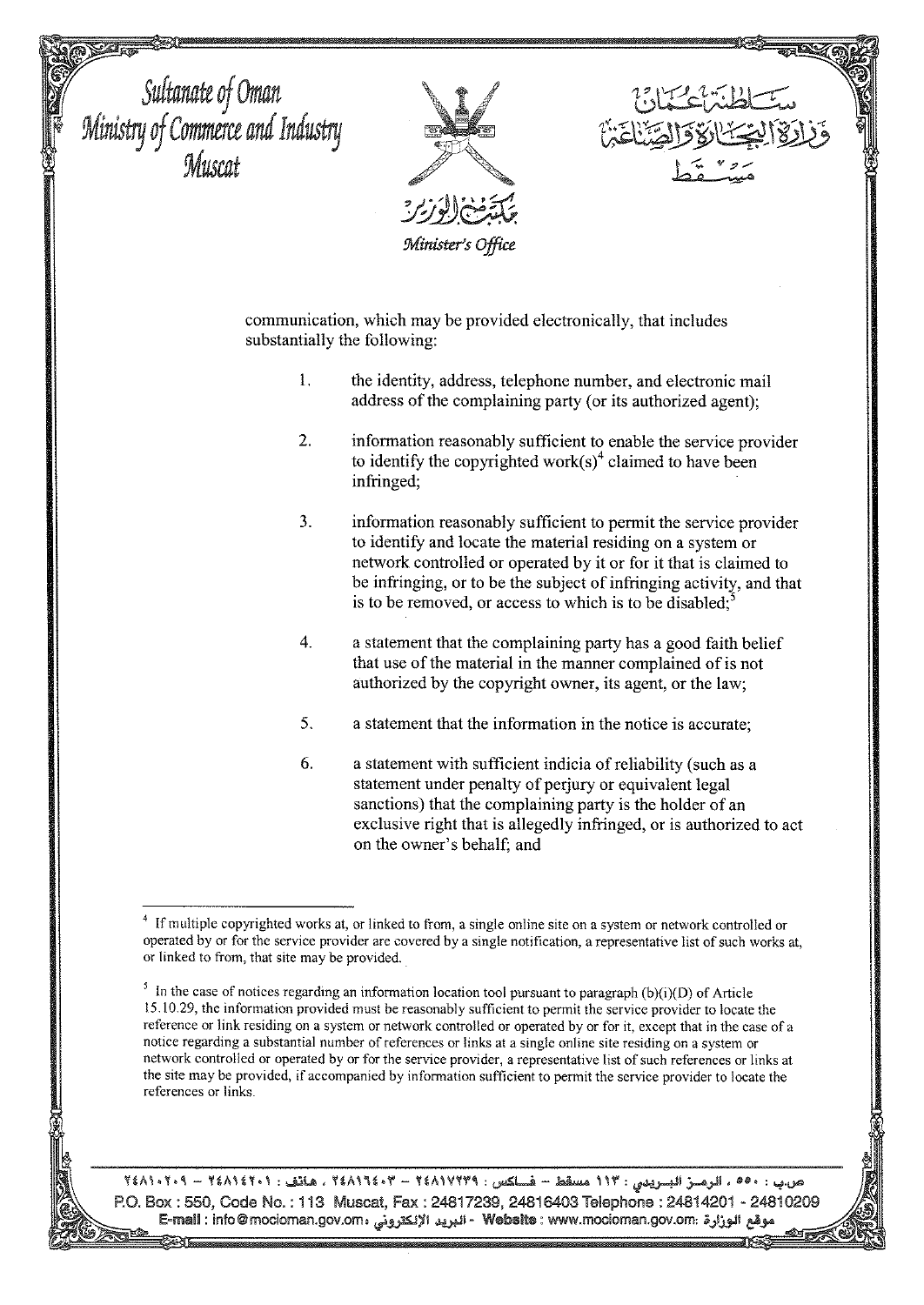Sultanate of Oman<br>Ministry of Commerce and Industry<br>Muscat Minister's Office  $7.$ the signature of the person giving notice.<sup>6</sup>  $(b)$ Effective Written Counter-Notification by a Subscriber<sup>7</sup> Whose Material Was Removed or Disabled as a Result of Mistake or Misidentification of Material In order for a counter-notification to a service provider to comply with the relevant requirements set out in Article 15.10.29(b)(ix), that counternotification must be a written communication, which may be provided electronically, that includes substantially the following:  $\mathbf{1}$ . the identity, address, and telephone number of the subscriber;  $\overline{2}$ . the identity of the material that has been removed or to which access has been disabled: 3. the location at which the material appeared before it was removed or access to it was disabled:  $\overline{4}$ . a statement with sufficient indicia of reliability (such as a statement under penalty of perjury or equivalent legal sanctions) that the subscriber has a good faith belief that the material was removed or disabled as a result of mistake or misidentification of the material: 5. a statement that the subscriber agrees to be subject to orders of any court that has jurisdiction over the place where the subscriber's address is located, or, if that address is located outside the Party's territory, any other court with jurisdiction over any place in the Party's territory where the service provider may be found, and in which a copyright infringement suit could be brought with respect to the alleged infringement; A signature transmitted as part of an electronic communication satisfies this requirement.

> $\frac{7}{1}$  All references to "subscriber" in this letter refer to the person whose material has been removed or disabled by a service provider as a result of an effective notice described in part (a) of this letter.

ص.ب : ٥٥٠ ، الرمسز البسريدي : ١١٣ مسقط – فساكس : ٢٤٨١٧٢٣٩ - ٢٤٨١٩٤٢٠٢ ، هاتف : ٢٤٨١٤٢٠١ – ٢٤٨١٠٢٠٩ P.O. Box : 550, Code No. : 113 Muscat, Fax : 24817239, 24816403 Telephone : 24814201 - 24810209 وقع الوزارة :Website : www.mocioman.gov.om - البريد الإلكترونى :E-mail : info@mocioman.gov.om